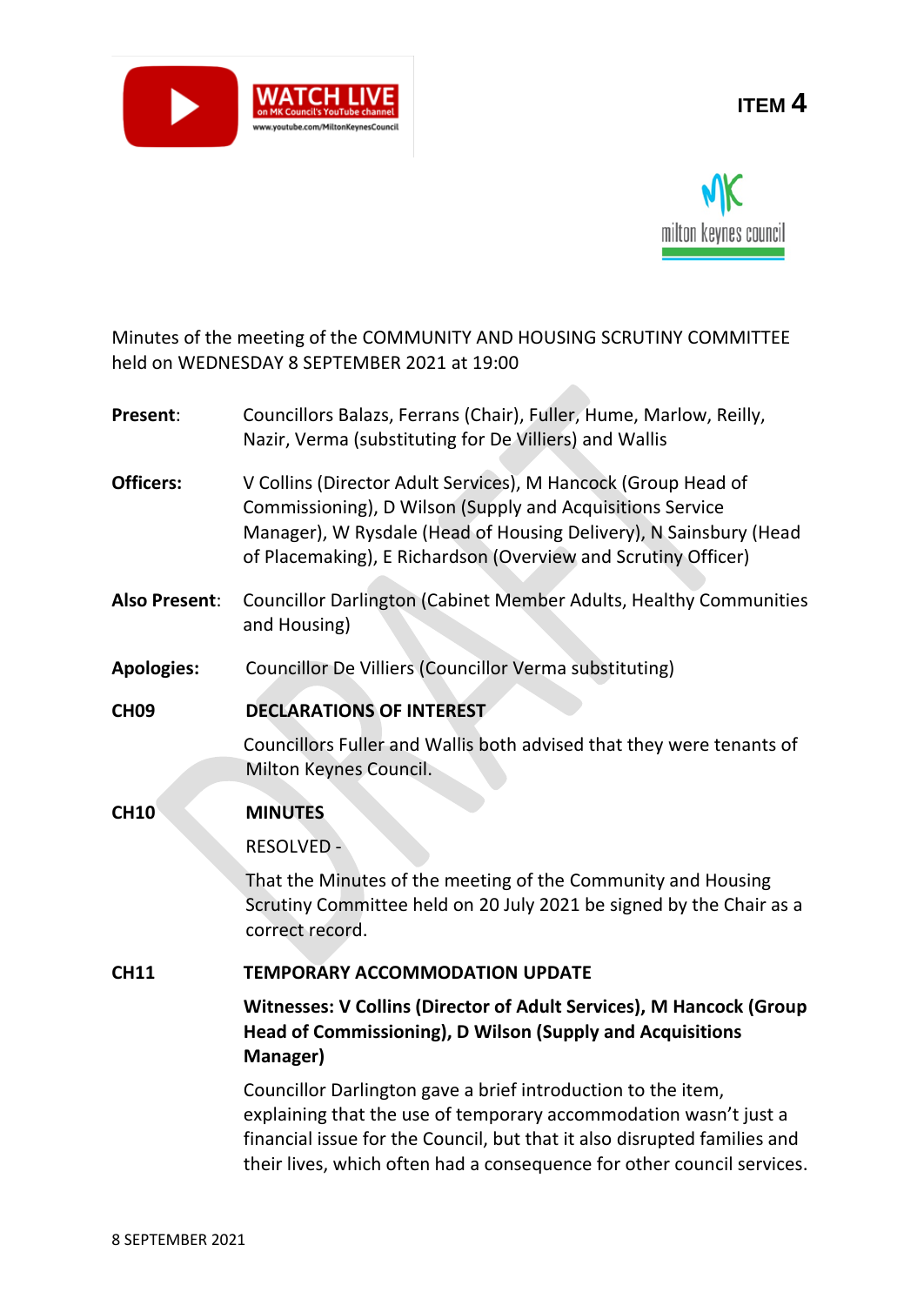The work which had been done by adult services staff was revolutionising the way in which the Council used temporary accommodation to house those in need and she thanked them for their hard work on a difficult issue.

The Director of Adult Services explained that the Council's Homelessness and Temporary Accommodation Teams had moved into the Adult Services Directorate last year, just before the start of the pandemic. They had spent the last 18 months working on improving how the Council both used temporary accommodation to house those in need and how it acquired and maintained a supply of suitable properties.

A separate Supply and Acquisition Team had been established as part of the Council's Commissioning Service, to work with landlords to improve the quality of accommodation on offer, reduce the length of time a household stayed in temporary accommodation and reduce costs. The overall aim was to reduce the amount and use of temporary accommodation by the Council by moving households on to secure, longer term tenancies and accommodation. She and her team would be happy to bring an update on progress to the Committee in 6 -12 months' time once the new system had had a chance to bed in.

The Group Head of Commissioning then explained that the use of temporary accommodation had increased over the years, without any way out for many of the households who had been placed there. Some households had been in temporary accommodation for years, which meant that it was no longer really temporary. The problem was how to find long-term, permanent accommodation for households, so that temporary accommodation was only used in times of crisis. How this was being addressed was set out in the report included in the agenda pack.

During the ensuing discussion, the Committee noted that:

- a) The Government's "Everyone In" agenda at the start of the pandemic to get rough sleepers off the streets into proper accommodation had had a significant impact on the team's workload as it often took longer to accommodate single people due to the lack of suitable properties locally;
- b) The pandemic had led to a higher number than usual of family breakdowns, with parents asking second generation family members to leave home;
- c) The number of evictions was likely to increase, now that the temporary ban on evictions during the pandemic had been lifted;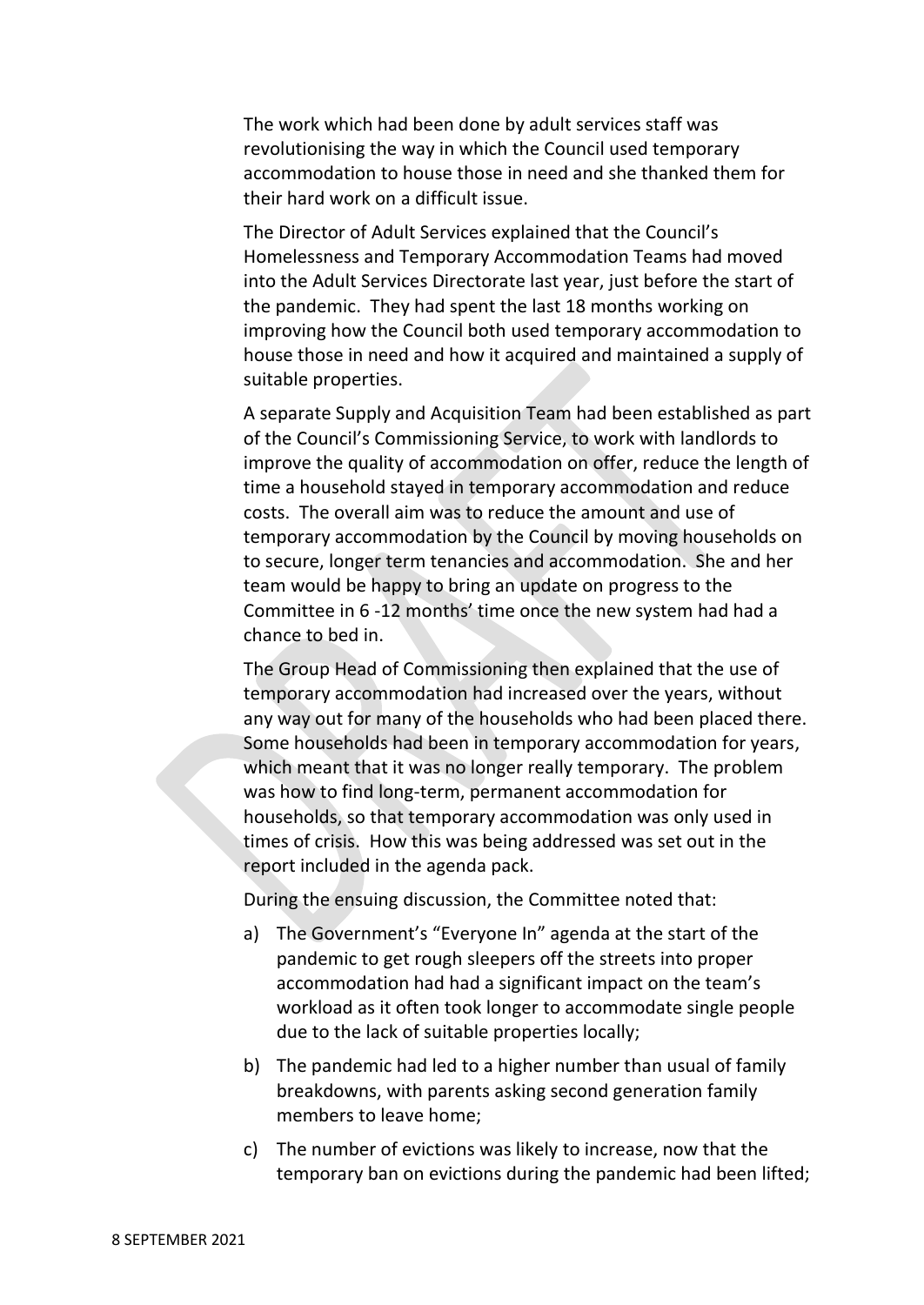- d) The reduction in the level of Universal Credit from the end of September and the proposed increase in National Insurance in April 2022 were also likely to have an impact on the number of evictions for non-payment of rent;
- e) The Council was now sign-posting residents to all relevant services eg mental health support, financial advice, drug and alcohol support services, at the first point of contact when a household presented as in housing need;
- f) Where appropriate, the Council was also working with households in temporary accommodation on debt resolution so as to make moving on easier;
- g) Not everyone in temporary accommodation was entitled to council housing, but the high cost of rented accommodation in the private sector made finding something suitable very difficult. Many properties were being let at London prices, but Milton Keynes was outside the area for London Weighting on both wages and benefits;
- h) House prices generally had also increased during the pandemic, making it harder for the Council to buy suitable properties on the open market to add to its stock;
- i) The Supply and Acquisitions Team were working with the private rental sector and registered providers to increase the supply of suitable properties for use as temporary accommodation and longer term, more secure accommodation;
- j) The Council had developed a number of incentive schemes to encourage private sector landlords to engage with the Council, including a cash incentive scheme, an inspection regime, support services to help them manage tenancies or working with owners to bring empty properties back into use, which were gradually producing results and increasing the supply of suitable properties.

### RESOLVED –

- 1. That the Council's Director of Adult Services, Group Head of Commissioning and the Supply and Acquisitions Service Manager be thanked for their presentation of this item and contributions to the ensuing discussions with the Committee.
- 2. That the Housing Service Team be congratulated on their work to develop and introduce a radical new system which is making a dramatic difference to the number of households in Temporary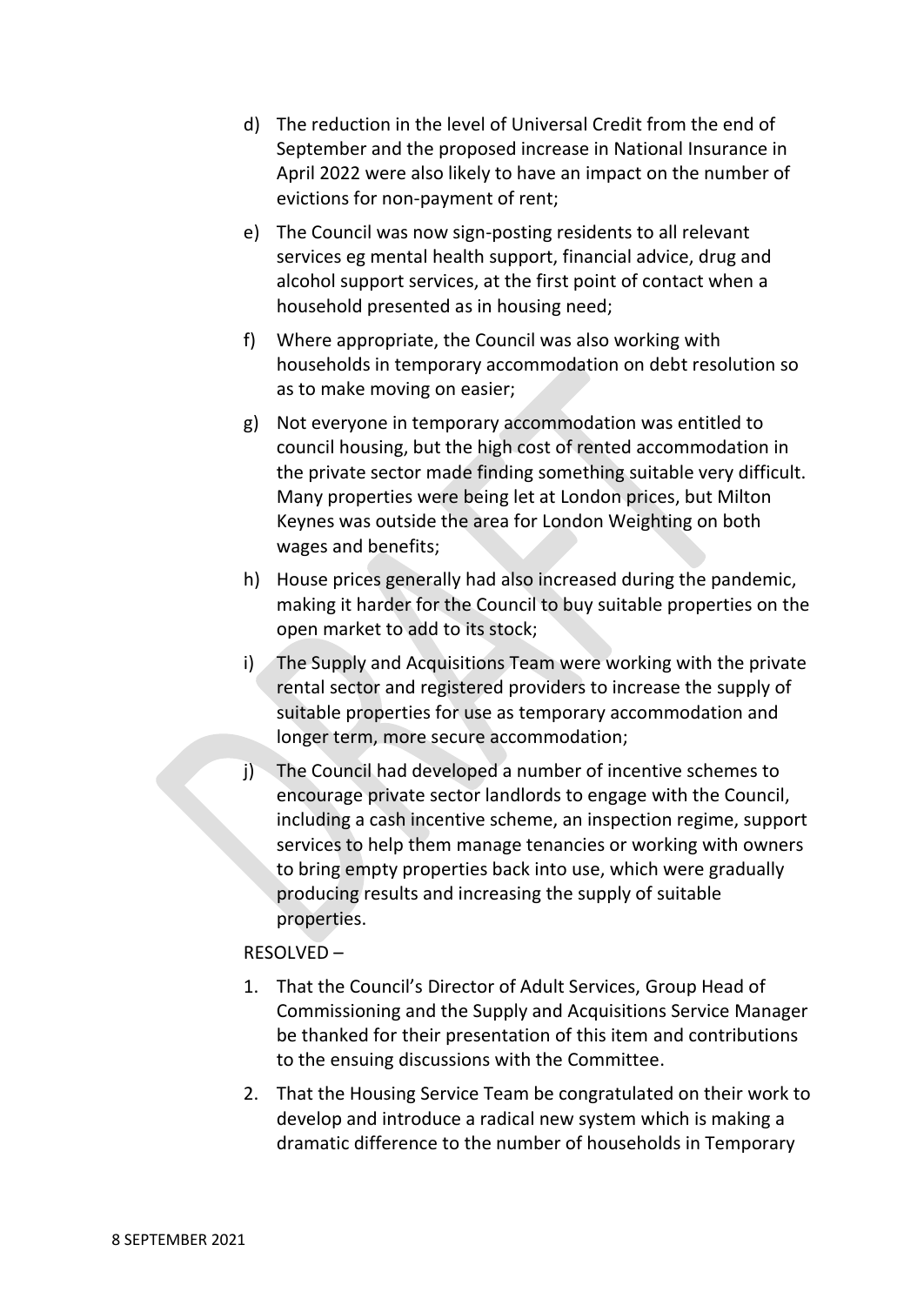Accommodation in the short period of time it has been operating and thus keeping the situation manageable.

3. That the Cabinet be requested to consider lobbying the Ministry of Housing, Communities and Local Government, together with the MPs for Milton Keynes, by whatever means possible, in order to raise the Council's concerns about the lifting of the current ban on Section 21 evictions as it does not consider this the right time to lift this ban which is likely to lead to an increase in homelessness.

# **CH12 NEW NON-REGENERATION COUNCIL HOUSE BUILDING PROGRAMME – PRE-PLANNING PROCESSES**

## **Witnesses: W Rysdale (Head of Housing Delivery) and N Sainsbury (Head of Placemaking)**

Councillor Darlington introduced the item by explaining that in the past the Council had not built enough council homes in Milton Keynes and needed a programme of council house building to catchup with demand. The Council was currently identifying possible suitable locations across the whole of the borough. This work was being led by a new team with the right skills to move the programme forward at scale and they deserved a lot of credit for the work they had done so far.

The Head of Housing Delivery introduced the report, explaining that the Council had ambitious targets to improve the supply of council housing. This was a cross-departmental programme and working together with colleagues in other departments, such as Finance, had made it easier to get the project moving.

Work had started on 5 sites, with 7 more currently going through the planning process. The aim was to create a rolling programme of council house building, so that once one site was completed, the contractors could move onto the next site without delay.

There was an existing protocol for development briefs and the report presented a number of recommendations which would improve the process further. He requested the Committee's endorsement of these recommendations.

He explained how schemes were selected and finally agreed, and the amount of pre-work which had to be done internally, which included cross-departmental working on all aspects before a scheme was ready to be presented. This joined-up approach should produce a plan of what was possible for any particular site and what the known limitations were, which could be consulted on locally in order to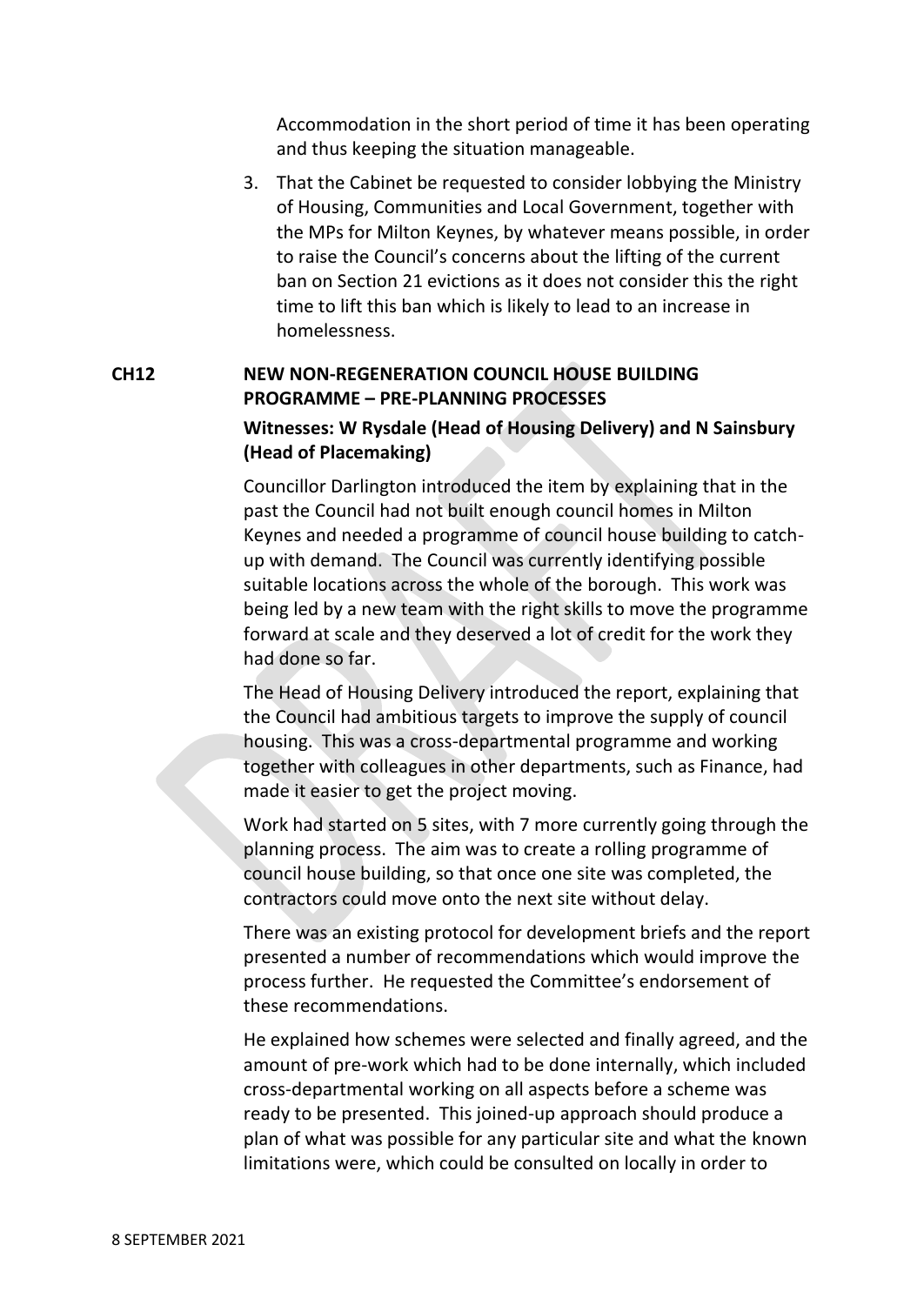manage residents' expectations. His team then worked with the Placemaking Team in order to produce a development brief for the site.

The Head of Placemaking added that it was important to have stakeholder engagement early in the process by advising residents that a brief was being prepared and the location of the site. If the initial work indicated that the site would be financially viable then his team would talk to the portfolio holder, ward councillors and parish councillors, explaining that the Council was confident it could deliver for this particular site and seek their views in principle. If agreed, then work would be done to develop the brief. Development briefs had to conform to the Council's current planning policies and if done correctly they could be streamlined through the planning process, which provided more certainty for all involved.

The Head of Housing Delivery commented that smaller sites (under 10 units) did not necessarily meet the standard development brief qualifications therefore there was an additional recommendation in the report, for which he requested the Committee's support, that all sites, regardless of size, be subject to the same, standard, development brief process.

The Committee then discussed the report with the Head of Housing Delivery, the Head of Placemaking and the Cabinet member for Adults, Healthy Communities and Housing, noting that:

- a) The Council needed to achieve value for money across all sites. The vacant Cripps Lodge site was a priority as planning permission was now in place. Once the finance had been approved, an invitation for a detailed design tender would issued as soon as possible;
- b) Even once planning permission had been granted, it still took time to get to the stage where contractors could start work on a site. There was a need for the Council to streamline its internal approval processes to ensure projects progressed smoothly. The lack of a coherent process was due to the Council having not built any new council housing on a regular basis for many years;
- c) The Council was in favour of establishing mixed communities and it was looking at potential sites across the whole of the borough; there was no set list of preferred sites as new council housing was needed across the whole area;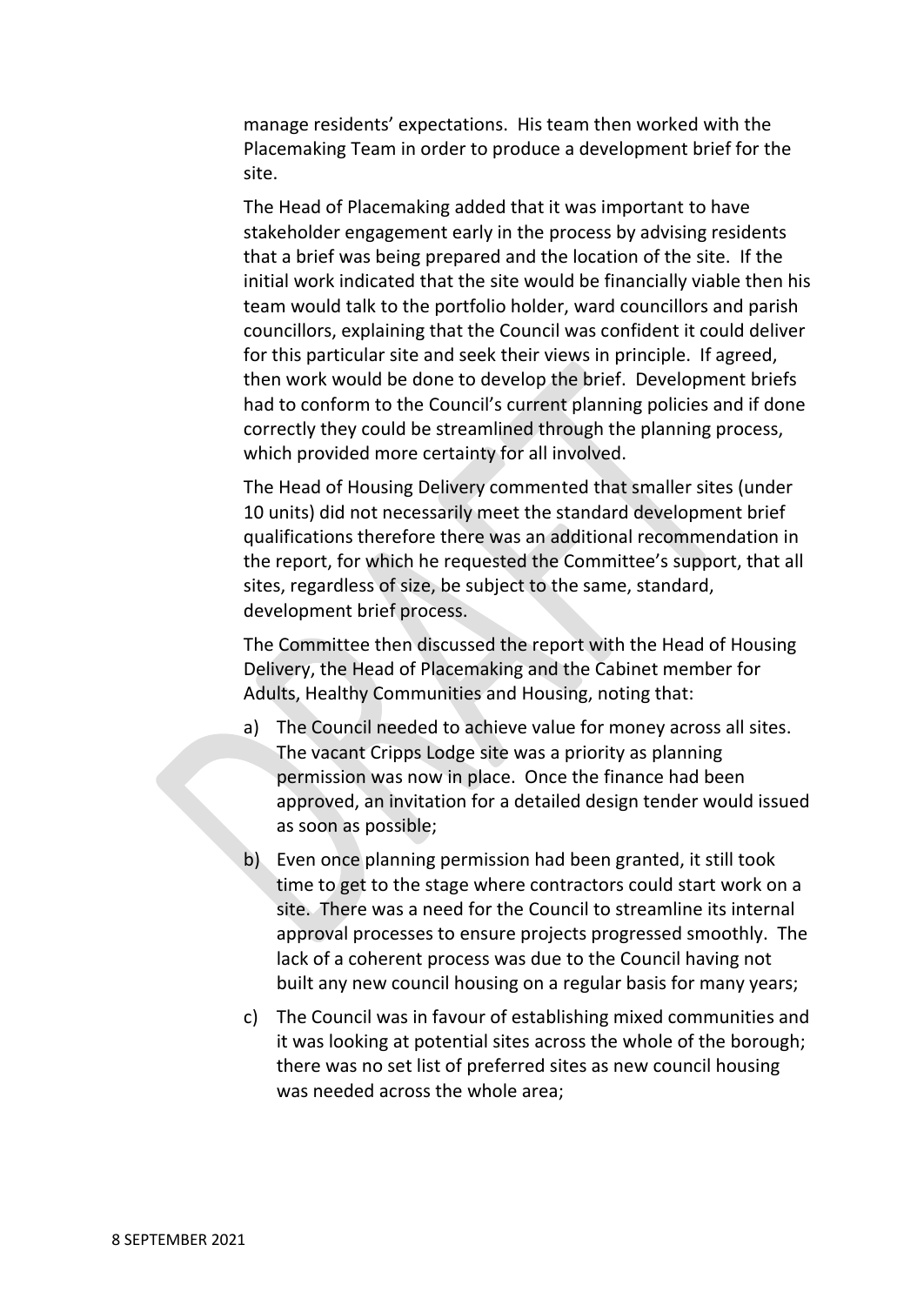- d) The hierarchy of land availability was first HRA<sup>1</sup> land, then other council owned land and whether it could be transferred into the HRA, then Milton Keynes Development Partnership land. The Development Partnership now offered any plots it was thinking of selling to the Council before putting it on the open market;
- e) Once the Council's Local Housing Company was operational the Council would be able to develop larger sites itself, rather than having to rely on external contractors;
- f) Work was being done to understand the extend of housing need in Milton Keynes and new staff had been taken on to work on this;
- g) All available sites were being reviewed for viability and sustainability. The Council would be acting as developers with a social conscience rather than just managers of the HRA;
- h) The global parameters used to assess a site had been agreed with the senior Finance Team and the Director of Property and Environment. These would go into the template for the Proval<sup>2</sup> financial appraisal system so that when the Team set up a new site appraisal, the process would be consistent all the way through;
- i) Future proposals were brought forward to either Cabinet, Council or Delegated Decision for decision on pink papers to ensure commercial confidentiality as it would be inappropriate for other developers or those tendering for the work, to see the information at that stage;
- j) The HRA Business Plan was always brought forward and published as part of the Council's annual budget setting process.
- k) There was a need to develop the Cripps Lodge and Buckland Lodge sites quickly, as the sooner they were completed, the sooner the rents from the new properties would bring money into the HRA which could then be used to fund subsequent projects;
- l) Of necessity the Council needed to have a wider conversation with the residents of designated "regeneration" estates which was being done through the establishment of Estate Renewal Forums and their housing sub-committees. Not all regeneration sites would have new council housing, on some the existing stock

 $<sup>1</sup>$  Housing Revenue Account</sup>

 $2$  Profile Viewing and AnaLysis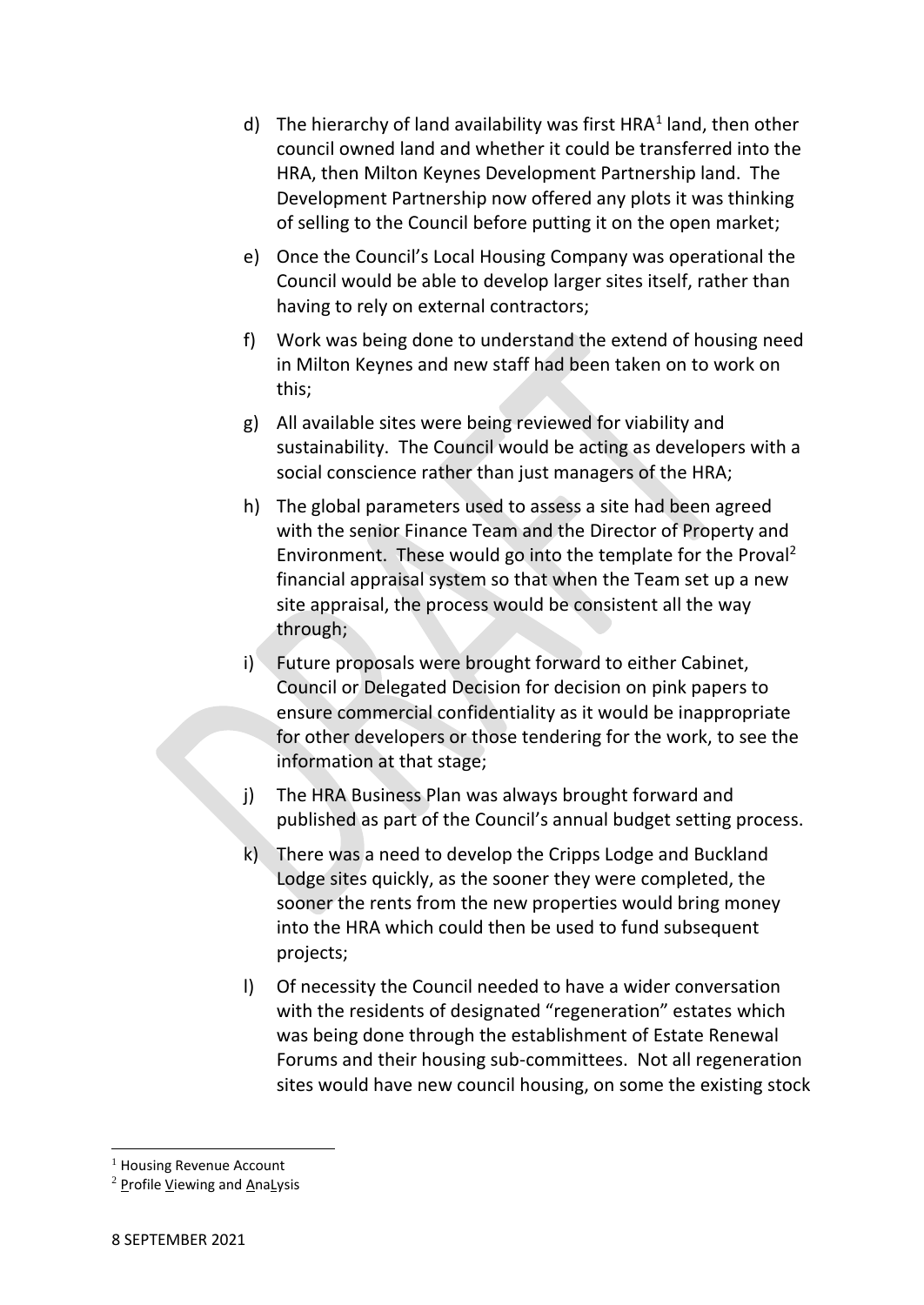would be refurbished and brought up to modern housing standards;

- m) The new council housing referred to in the report was in addition to the provision being made in the Regeneration Programme;
- n) The point of the development brief was to iron out issues internally before it was presented for planning permission in order to reduce unrealistic expectations.

Councillor Darlington explained that although the Government had lifted the cap on what local authorities could theoretically borrow for council house building, under the prudential regulations governing local authority borrowing, the Council had to set its own limit on how much it borrowed in relation to its ability to make repayments, even though once built council houses were a tangible asset with a guaranteed income. She would also like to see local authorities being allowed to retain 100% of the receipts from the Right to Buy sales of council houses; ideally she would like to see the Right To Buy scheme stopped completely.

Finally, Councillor Darlington expressed her concerns about the current shortage of both skills and supplies in the house building sector and the rising cost of inflation, making the cost of building new council houses more expensive and limiting the Council's ability to respond to the current demand.

### RESOLVED –

- 1. That the Head of Housing Delivery and the Head of Placemaking be thanked for their introduction to this item and contributions to the ensuing discussions with the Committee.
- 2. That the Committee endorses the recommendations set out in the officers' report and recommends to Cabinet that these be adopted as standard operating procedures:
	- a) That officers gain a more detailed understanding of the site in question by undertaking a detailed site constraints survey in order to highlight all underground utilities etc that may affect the viability of a site's development. A capacity study that reflects the Council's current planning policy should also be completed.
	- b) That following these steps, work must be completed on an early site financial viability appraisal before any engagement is undertaken. This will not only help ensure that only deliverable sites are progressed in a timely manner but will help keep stakeholders informed and to manage expectations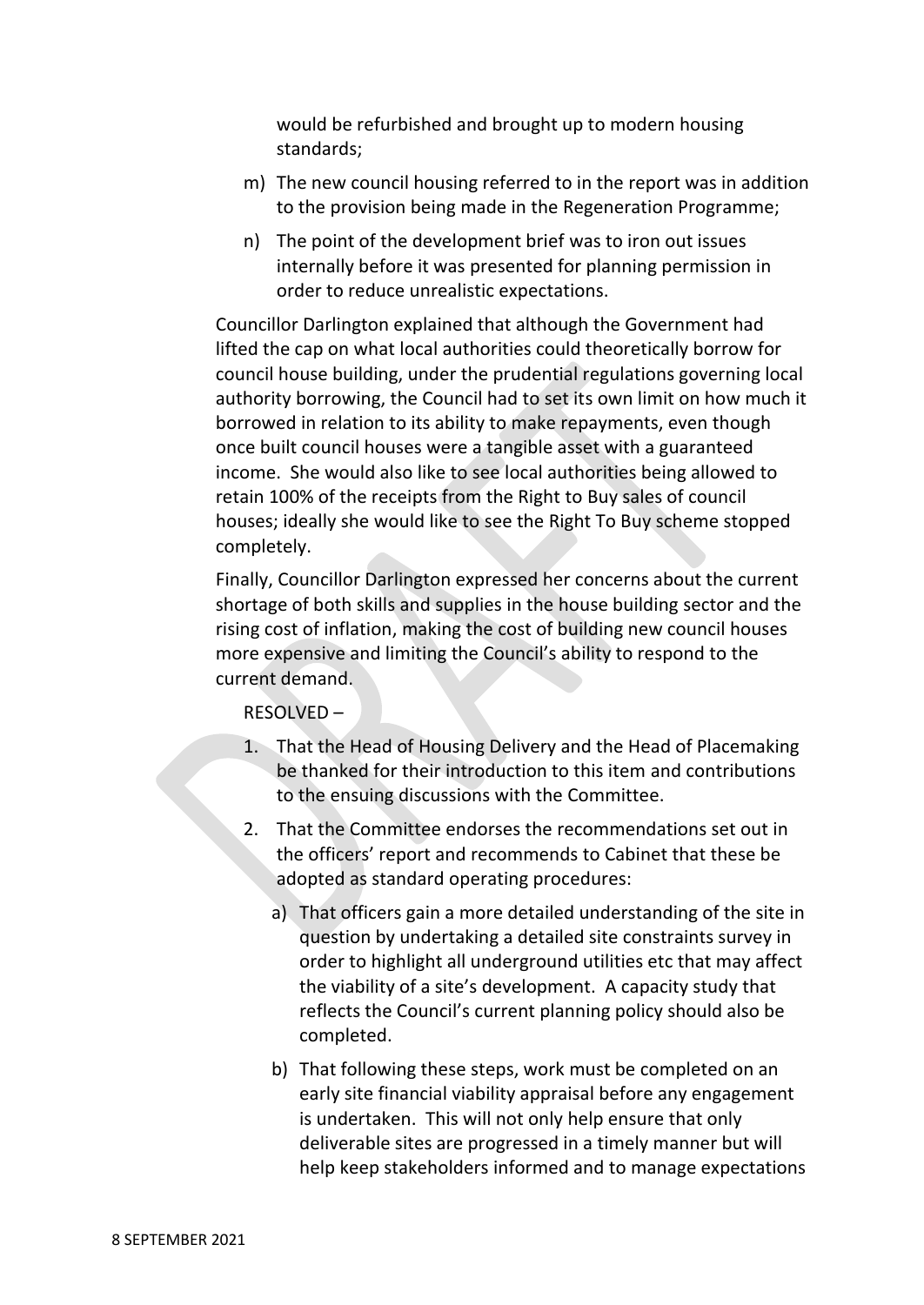as it is important that these are not raised to levels that are not deliverable.

- c) That the Housing Delivery Team undertakes an outline financial appraisal of the site, making use of the Proval system. This financial appraisal will make use of recently agreed global financial parameters, which have been preagreed with the Finance Department.
- d) That the Housing Delivery Team engages with internal stakeholders across the Council to gather an understanding of the requirements and restrictions that may impact on any potential new scheme.
- e) That once the new steps above have been completed and the initial financial appraisal demonstrates that the site might support development (at an approved value for money level), officers engage with their relevant Cabinet Member, followed by local ward and town or parish councillors to discuss the principle of council house building on any specific site.
- f) That development briefs for new council house sites are produced for all sites, regardless of size and potential number of houses.
- g) That the layouts proposed in development briefs be scrutinised carefully before publication for consultation to ensure that they do indeed meet planning policy in order to avoid creating unnecessary concern among residents.
- 3. That individual Cabinet Members respond effectively where clashes between portfolios are identified in relation to new proposals for housing sites.
- 4. That the Cabinet gives a commitment that these smaller development sites will be distributed across the borough and not be limited to long-standing council estates in order to promote the integration of mixed tenure communities in Milton Keynes.
- 5. That the Cabinet writes to the Government requesting that the current rules on prudential borrowing and the risk regime for council house building be reviewed to provide a more favourable financial environment to enable local authorities to meet their obligations to provide sufficient social housing for those in need in their areas and writes to the Milton Keynes MPs to request their support.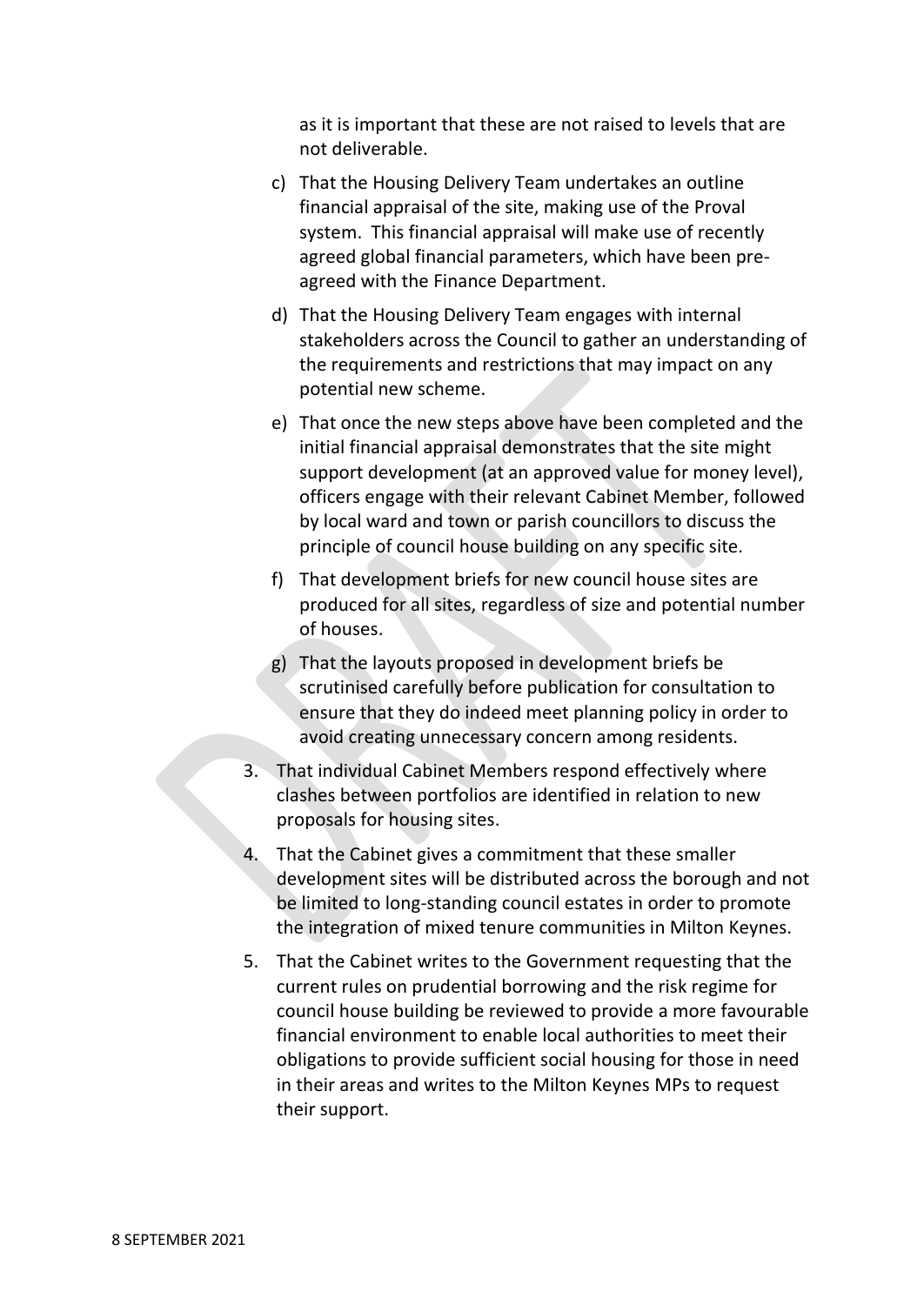6. That the Head of Placemaking circulates to the Committee the list of criteria used for selecting potential sites for the erection of new council housing.

### **CH13 2021/22 WORK PROGRAMME**

RESOLVED –

That the latest version of the Committee's Work Programme be noted and that any comments or suggestions for other items for scrutiny be addressed to the Committee's Planning Group.

#### **CH14 INFORMATION ITEM:**

#### **Delivery Plan for the HRA Business Plan**

The Council's Head of Housing Delivery provided the following statement:

"*With regards to the delivery plan, we are currently working with our finance colleagues in prioritising the new build council housing schemes and how these fit within the HRA. We are also actively looking for alternative sources of funding, including Homes England Grant and other specific grants, such as those related to sustainability / carbon reduction improvements as well as looking to make best use of and maximise our retained Right to Buy funding. We know that some regeneration and renewal schemes have elements that could be funded by the Council's General Fund and we are currently taking external specialist advice on the appropriateness of cost splits and assumptions. These will all be reported back to Cabinet in December, but importantly will have a direct impact on the delivery plan and how it can be brought forward."*

RESOLVED –

- 1. That the update from the Head of Housing Delivery on the progress of developing the Delivery Plan for the refreshed Housing Revenue Account Business Plan be noted.
- 2. That the Head of Housing Delivery circulates as an information item, the Delivery Plan to the Committee once it is available.

THE CHAIR CLOSED THE MEETING AT 21:13 PM

All the presentations referred to in this document can be found on the Council's Committee Management Information System (CMIS) at: [CMIS: Community & Housing](https://milton-keynes.cmis.uk.com/milton-keynes/Calendar/tabid/70/ctl/ViewMeetingPublic/mid/397/Meeting/6857/Committee/1402/Default.aspx)  [Scrutiny Committee -](https://milton-keynes.cmis.uk.com/milton-keynes/Calendar/tabid/70/ctl/ViewMeetingPublic/mid/397/Meeting/6857/Committee/1402/Default.aspx) 08 September 2021